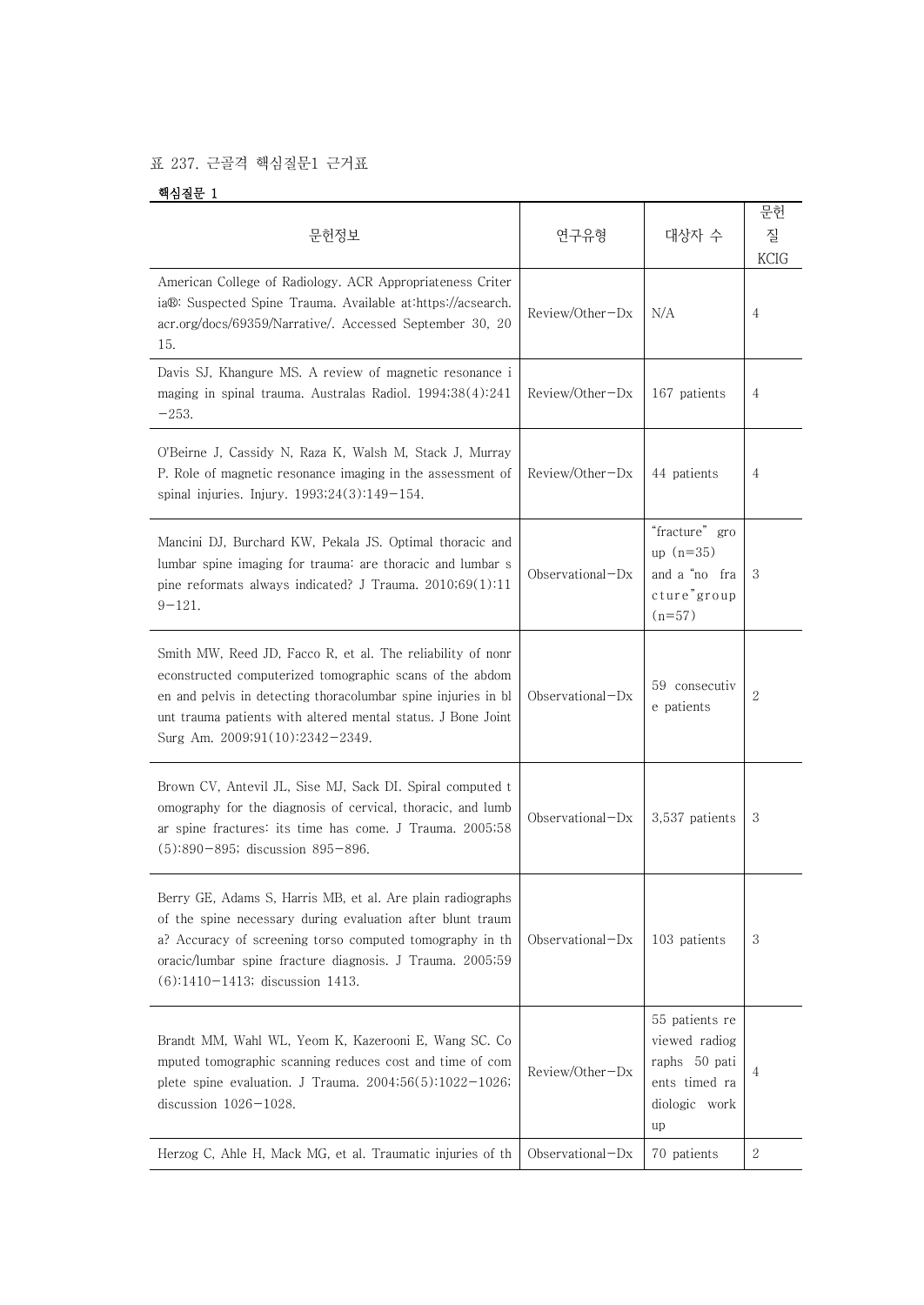| e pelvis and thoracic and lumbar spine: does thin slice multi<br>detector-row CT increase diagnostic accuracy? Eur Radiol.<br>2004;14(10):1751-1760.                                                                                                                                               |                     |                                                                          |              |
|----------------------------------------------------------------------------------------------------------------------------------------------------------------------------------------------------------------------------------------------------------------------------------------------------|---------------------|--------------------------------------------------------------------------|--------------|
| Hsu JM, Joseph T, Ellis AM. Thoracolumbar fracture in blu<br>nt trauma patients: guidelines for diagnosis and imaging. Inj<br>ury. $2003;34(6):426-433$ .                                                                                                                                          | $Review/Other-Dx$   | 200 patients                                                             | 4            |
| Lucey BC, Stuhlfaut JW, Hochberg AR, Varghese JC, Soto J<br>A. Evaluation of blunt abdominal trauma using PACS-based<br>2D and 3D MDCT reformations of the lumbar spine and pel<br>vis. AJR Am J Roentgenol. $2005;185(6):1435-1440$ .                                                             | $Observational-Dx$  | 156 consecuti<br>ve patients                                             | 2            |
| Sheridan R, Peralta R, Rhea J, Ptak T, Novelline R. Reform<br>atted visceral protocol helical computed tomographic scanni<br>ng allows conventional radiographs of the thoracic and lumb<br>ar spine to be eliminated in the evaluation of blunt trauma<br>patients. J Trauma. 2003;55(4):665-669. | $Observational-Dx$  | 1915 patients                                                            | 2            |
| van Beek EJ, Been HD, Ponsen KK, Maas M. Upper thoraci<br>c spinal fractures in trauma patients $-$ a diagnostic pitfall.<br>Injury. $2000;31(4):219-223$ .                                                                                                                                        | Review/Other-Dx     | 23 patients; 2<br>observers                                              | 4            |
| Wintermark M, Mouhsine E, Theumann N, et al. Thoracolu<br>mbar spine fractures in patients who have sustained severe<br>trauma: depiction with multi-detector row CT. Radiology. 2<br>$003;227(3):681-689.$                                                                                        | $Observational-Dx$  | 100 patients;<br>radiographs, 5<br>observers;<br>C<br>T, 3 observer<br>S | 1            |
| Chang CH, Holmes JF, Mower WR, Panacek EA. Distracting<br>injuries in patients with vertebral injuries. J Emerg Med. 20<br>$05;28(2):147-152.$                                                                                                                                                     | $Review/Other-Dx$   | 336 with distr<br>acting injuries<br>among                               | 4            |
| Dai LY, Yao WF, Cui YM, Zhou Q. Thoracolumbar fractures<br>in patients with multiple injuries: diagnosis and treatment-<br>a review of 147 cases. J Trauma. 2004;56(2):348-355.                                                                                                                    | Observational $-Dx$ | 147 patients                                                             | 4            |
| Gestring ML, Gracias VH, Feliciano MA, et al. Evaluation of<br>the lower spine after blunt trauma using abdominal compute<br>d tomographic scanning supplemented with lateral scanogra<br>ms. J Trauma. 2002;53(1):9-14.                                                                           | Observational $-Dx$ | 71 patients                                                              | $\mathbf{2}$ |
| Hauser CJ, Visvikis G, Hinrichs C, et al. Prospective validat<br>ion of computed tomographic screening of the thoracolumba<br>r spine in trauma. J Trauma. $2003;55(2):228-234$ ; discuss<br>ion 234-225.                                                                                          | Observational $-Dx$ | 222 patients<br>215 patients<br>fully evaluate<br>d                      | 3            |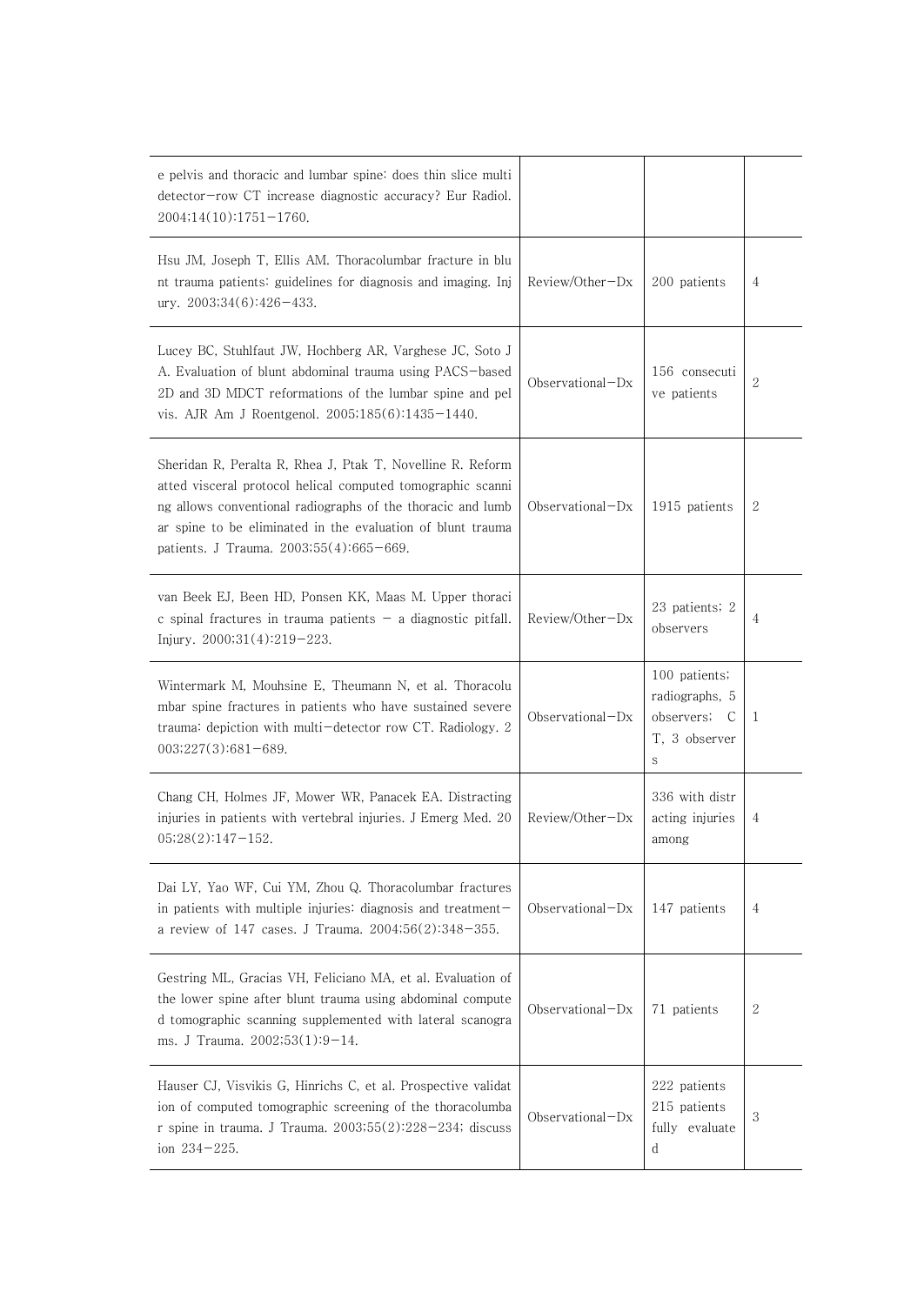| Inaba K, Munera F, McKenney M, et al. Visceral torso com<br>puted tomography for clearance of the thoracolumbar spine<br>in trauma: a review of the literature. J Trauma. 2006;60(<br>$4)$ :915-920.                                                                                                                  | Review/Other-Dx     | N/A                                                                                                                                                        | 4            |
|-----------------------------------------------------------------------------------------------------------------------------------------------------------------------------------------------------------------------------------------------------------------------------------------------------------------------|---------------------|------------------------------------------------------------------------------------------------------------------------------------------------------------|--------------|
| Rhee PM, Bridgeman A, Acosta JA, et al. Lumbar fractures<br>in adult blunt trauma: axial and single-slice helical abdomin<br>al and pelvic computed tomographic scans versus portable p<br>lain films. J Trauma. 2002;53(4):663-667; discussion 667.                                                                  | $Observational-Dx$  | 7,216 patients<br>reviewed 115<br>with lumbar<br>fracture                                                                                                  | 3            |
| Rhea JT, Sheridan RL, Mullins ME, Novelline RA. Can ches<br>t and abdominal trauma CT eliminate the need for plain film<br>s of the spine? - Experience with 329 multiple trauma patie<br>nts. Emergency Radiology. $2001;8(2):99-104$ .                                                                              | Observational $-Dx$ | 329 patients;<br>38 patients<br>chest CT plu<br>s thoracic spi<br>ne radiograph<br>s; 87 patients<br>abdominal CT<br>plus lumbar s<br>pine radiogra<br>phs | 3            |
| Salim A, Sangthong B, Martin M, Brown C, Plurad D, Deme<br>triades D. Whole body imaging in blunt multisystem trauma<br>patients without obvious signs of injury: results of a prospe<br>ctive study. Arch Surg. $2006;141(5):468-473$ ; discussion<br>$473 - 465.$                                                   | Observational-Dx    | 1,000<br>underwent<br>pan scan of<br>whom $592$<br>were<br>evaluable                                                                                       | 3            |
| Ballock RT, Mackersie R, Abitbol JJ, Cervilla V, Resnick D,<br>Garfin SR. Can burst fractures be predicted from plain radio<br>graphs? Journal of Bone and Joint Surgery $-$ Series B. 199<br>$2; 74(1):147-150$                                                                                                      | Observational $-Dx$ | 25                                                                                                                                                         | 2            |
| Berry GE, Adams S, Harris MB, Boles CA, McKernan MG,<br>Collinson F et al. Are plain radiographs of the spine necess<br>ary during evaluation after blunt trauma? Accuracy of scree<br>ning torso computed tomography in thoracic/lumbar spine fr<br>acture diagnosis. Journal of Trauma. 2005; $59(6):1410-14$<br>13 | Observational $-Dx$ | 103                                                                                                                                                        | 2            |
| Brown CVR, Antevil JL, Sise MJ, Sack DI. Spiral computed<br>tomography for the diagnosis of cervical, thoracic, and lumb<br>ar spine fractures: its time has come. Journal of Trauma. 2<br>$005; 58(5):890-896$                                                                                                       | Observational $-Dx$ | 178                                                                                                                                                        | $\mathbf{2}$ |
| Campbell SE, Phillips CD, Dubovsky E, Cail WS, Omary RA.<br>The value of CT in determining potential instability of simp<br>le wedge-compression fractures of the lumbar spine. Amer<br>ican Journal of Neuroradiology. 1995; $16(7)$ :1385-1392                                                                      | $Observational-Dx$  | 53                                                                                                                                                         | 3            |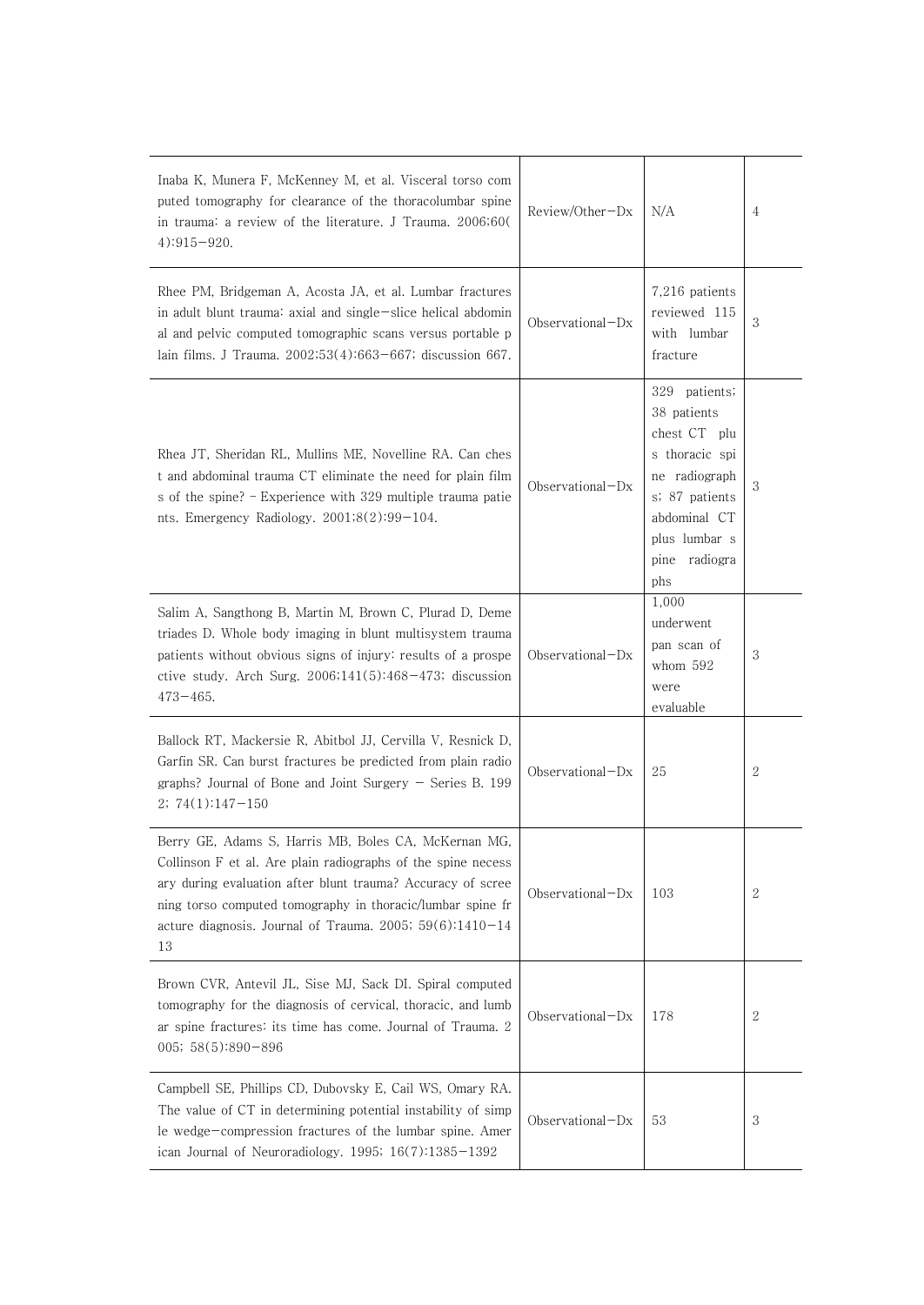| Dai LY, Wang XY, Jiang LS, Jiang SD, Xu HZ. Plain radiogr<br>aphy versus computed tomography scans in the diagnosis a<br>nd management of thoracolumbar burst fractures. Spine. 20<br>08; 33(16):E548-E552                                                                                                  | Observational-Dx   | 73  | 2            |
|-------------------------------------------------------------------------------------------------------------------------------------------------------------------------------------------------------------------------------------------------------------------------------------------------------------|--------------------|-----|--------------|
| Hauser CJ, Visvikis G, Hinrichs C, Eber CD, Cho K, Lavery<br>RF et al. Prospective validation of computed tomographic sc<br>reening of the thoracolumbar spine in trauma. Journal of Tr<br>auma. $2003$ ; $55(2)$ : $228 - 5$                                                                               |                    | 215 | 1            |
| Ito Z, Harada A, Matsui Y, Takemura M, Wakao N, Suzuki<br>T et al. Can you diagnose for vertebral fracture correctly b<br>y plain X-ray? Osteoporosis International. 2006; 17(11):15<br>84-1591                                                                                                             | Observational-Dx   | 120 | 2            |
| Karul M, Bannas P, Schoennagel BP, Hoffmann A, Wedegae<br>rtner U, Adam G et al. Fractures of the thoracic spine in pa<br>tients with minor trauma: comparison of diagnostic accurac<br>y and dose of biplane radiography and MDCT. European Jou<br>rnal of Radiology. 2013; 82(8):1273-1277                | Observational-Dx   | 107 | $\mathbf{2}$ |
| Krueger MA, Green DA, Hoyt D, Garfin SR. Overlooked spi<br>ne injuries associated with lumbar transverse process fract<br>ures. Clinical Orthopaedics and Related Research. 1996; (32)<br>7):191-195                                                                                                        | Observational-Dx   | 28  | 2            |
| Pizones J, Sanchez-Mariscal F, Zuniga L, Alvarez P, Izquie<br>rdo E. Prospective analysis of magnetic resonance imaging<br>accuracy in diagnosing traumatic injuries of the posterior li<br>gamentous complex of the thoracolumbar spine. Spine. 201<br>$3; 38(9):745-751$                                  | $Observational-Dx$ | 58  | 3            |
| Rhea JT, Sheridan RL, Mullins ME, Novelline RA. Can ches<br>t and abdominal trauma CT eliminate the need for plain film<br>s of the spine? $-$ Experience with 329 multiple trauma pati<br>ents. Emergency Radiology. 2001; $8(2):99-104$                                                                   | Observational-Dx   | 125 | 2            |
| Rhee PM, Bridgeman A, Acosta JA, Kennedy S, Wang DSY,<br>Sarveswaran J et al. Lumbar fractures in adult blunt traum<br>a: axial and single-slice helical abdominal and pelvic compu<br>ted tomographic scans versus portable plain films. Journal o<br>f Trauma. 2002; 53(4):663-667                        | $Observational-Dx$ | 115 | 2            |
| Sheridan R, Peralta R, Rhea J, Ptak T, Novelline R. Reform<br>atted visceral protocol helical computed tomographic scanni<br>ng allows conventional radiographs of the thoracic and lumb<br>ar spine to be eliminated in the evaluation of blunt trauma<br>patients. Journal of Trauma. 2003; 55(4):665-669 | $Observational-Dx$ | 78  | 2            |